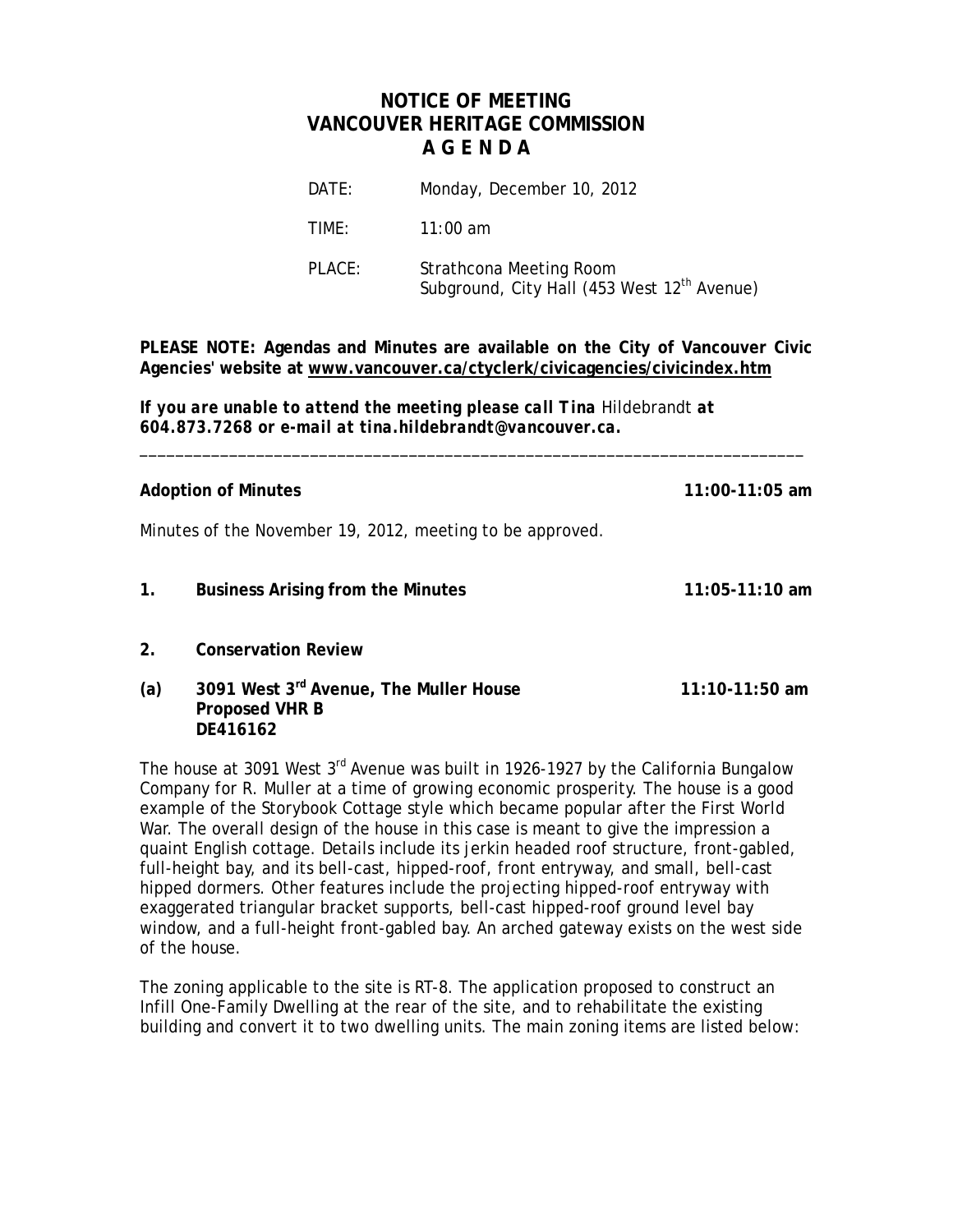|  | Site Area: 4,155 square feet |  |
|--|------------------------------|--|
|  |                              |  |

| Item                    | Existing          | Permitted<br>Proposed    |                           |
|-------------------------|-------------------|--------------------------|---------------------------|
| Overall density for the | 0.50 FSR          | 0.75 FSR maximum         | 0.90 FSR                  |
| lands                   | $(2,077$ sq. ft.) | $(3, 116$ sq. ft.)       | $(3,740 \text{ sq. ft.})$ |
|                         |                   |                          |                           |
| Side Yard for Infill    | 8 feet (not       | Infill development       | 8 feet (existing), not    |
| development             | counting bay)     | permitted on a heritage  | counting existing bay     |
|                         |                   | site where at least one  | which is to be retained   |
|                         |                   | existing side yard is 10 |                           |
|                         |                   | feet                     |                           |
| Use                     | One-Family        | One- and Two-Family      | Heritage Building: 2      |
|                         | Dwelling          | Dwellings, and infill    | dwelling units (MCD)      |
|                         |                   | development              | Infill: Infill One-Family |
|                         |                   |                          | Dwelling                  |
| Number of Dwelling      |                   | 3 maximum                |                           |
| Units                   |                   |                          |                           |
| Parking                 |                   | 3 minimum                | 3                         |

The Statement of Significance Sub-committee recently reviewed the Statement of Significance for  $1677$  East  $22^{nd}$  Avenue and the Register Evaluation for the site in advance of the application on November  $19<sup>th</sup>$ , 2012, and supported the Statement of Significance and the addition of the building to the B evaluation category on the Vancouver Heritage Register.

#### **Issues:**

(i) Conservation Plan; and

(ii) Overall proposal and compatibility of the new infill building.

| Applicant:   | Hitesh Neb, Formwerks Architectural Inc.                                                  |
|--------------|-------------------------------------------------------------------------------------------|
|              | R.J. McCulloch, Donald Luxton & Associates                                                |
|              | Megan Faulkner, Donald Luxton & Associates                                                |
| Attachments: | Statement of Significance, Register Evaluation, Conservation Plan,<br>and drawing package |
| Staff:       | James Boldt, Heritage Planner                                                             |

# **(b) 3182 West 3rd Avenue – Birnie House 11:50-12:30 pm Proposed VHR C Inquiry**

The Birnie House at 3182 West 3<sup>rd</sup> Avenue in Kitsilano was built in 1924. It is a good example of Craftsman houses of this era. Together with the collection of houses along the south side of this block, most of which were built by Cook and Hawkins, it forms an important streetscape. The historical and architectural importance of this house is summarized in the attached Statement of Significance. Both the Statement of Significance and Heritage Register evaluation have been reviewed by the Statement of Significance / Vancouver Heritage Register Sub-committee which concluded that this is a candidate to be added to the Heritage Register as a C-listing.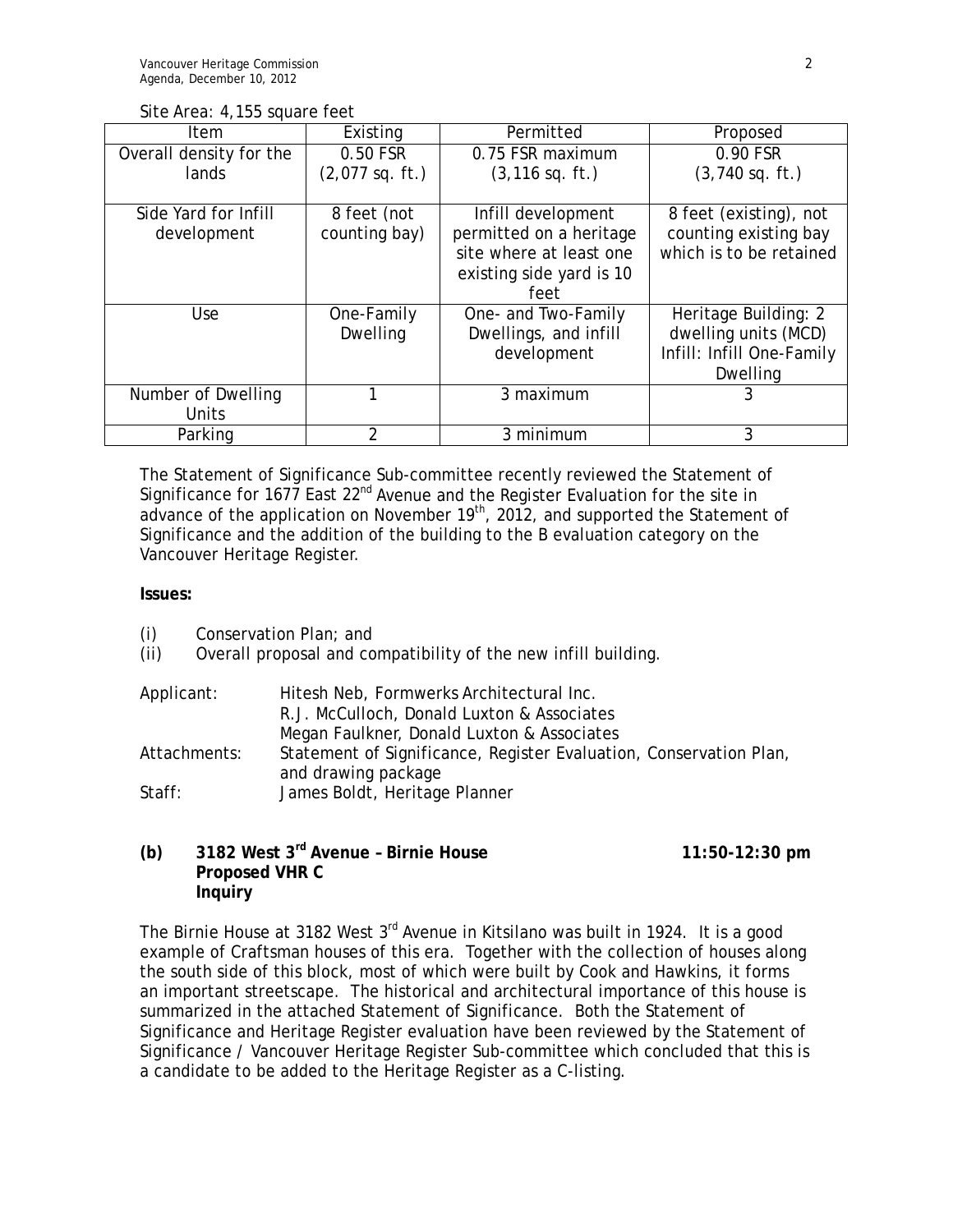The house has had some significant alterations, most noticeably the removal of the front porch. There is an accessory building at the rear, which records show was originally a garage modified without permit to provide dwelling space.

Although presently an inquiry, a development permit application is anticipated shortly. This will include rehabilitation of the front and sides of the house, replication of the front porch and new construction at the rear. As no archival material exists to assist with some aspects of this work, the approach will be to use neighbouring houses that had the same builders as examples from which to draw.

In exchange for rehabilitation, replication, and reconstruction, a modest amount of additional density is sought. The proposed form of development is to extend the rear of the house and replace the small dormer on the east side with larger dormers on both sides. The RT-8 zoning for Kitsilano prescribes a maximum FSR of 0.75, and this proposal exceeds permitted by 9.7%. The Director of Planning is seeking heritage designation in exchange for this relaxation, as summarized below:

#### **Zoning Summary Zone: RT-8 Site Area: 3,951 sq.ft.**

| Item                | Existing                                                                                 | Permitted/Required | Proposed       |
|---------------------|------------------------------------------------------------------------------------------|--------------------|----------------|
| Floor Area          | House: 2,752 sq.ft.<br>Modified accessory<br>building: 720 sq.ft.<br>Total: 3,472 sq.ft. | $2,963$ sq.ft.     | $3,250$ sq.ft. |
| (Floor Space Ratio) | 0.88 FSR                                                                                 | 0.75 FSR           | 0.82 FSR       |

Much of the house, including overall form, existing cladding, window openings and entries, and certain windows will remain intact. The exceptions are at the rear, ground and main levels, where major changes are proposed with enlargement of living space, the new foundation to improve livable floorspace, and the replicated front porch. Some questions will require clarification as the project proceeds such as details of window divisions and certain porch elements.

Issues:

- (i) Conservation Plan especially clarify degree of retention and approach to windows on side elevation and maintain consistency with drawings;
- (ii) Overall scheme and compatibility of the new portions with the heritage house – especially distinguishability at the rear;
- (iii) Proposed colour scheme

| Applicant:   | Graham Barron, Graham Barron Design Inc.                   |
|--------------|------------------------------------------------------------|
| Attachments: | Statement of Significance, Conservation Plan with Drawings |
| Staff:       | Hugh McLean, Heritage Planning Analyst                     |
|              | Agatha Malczyk, Development Planner                        |